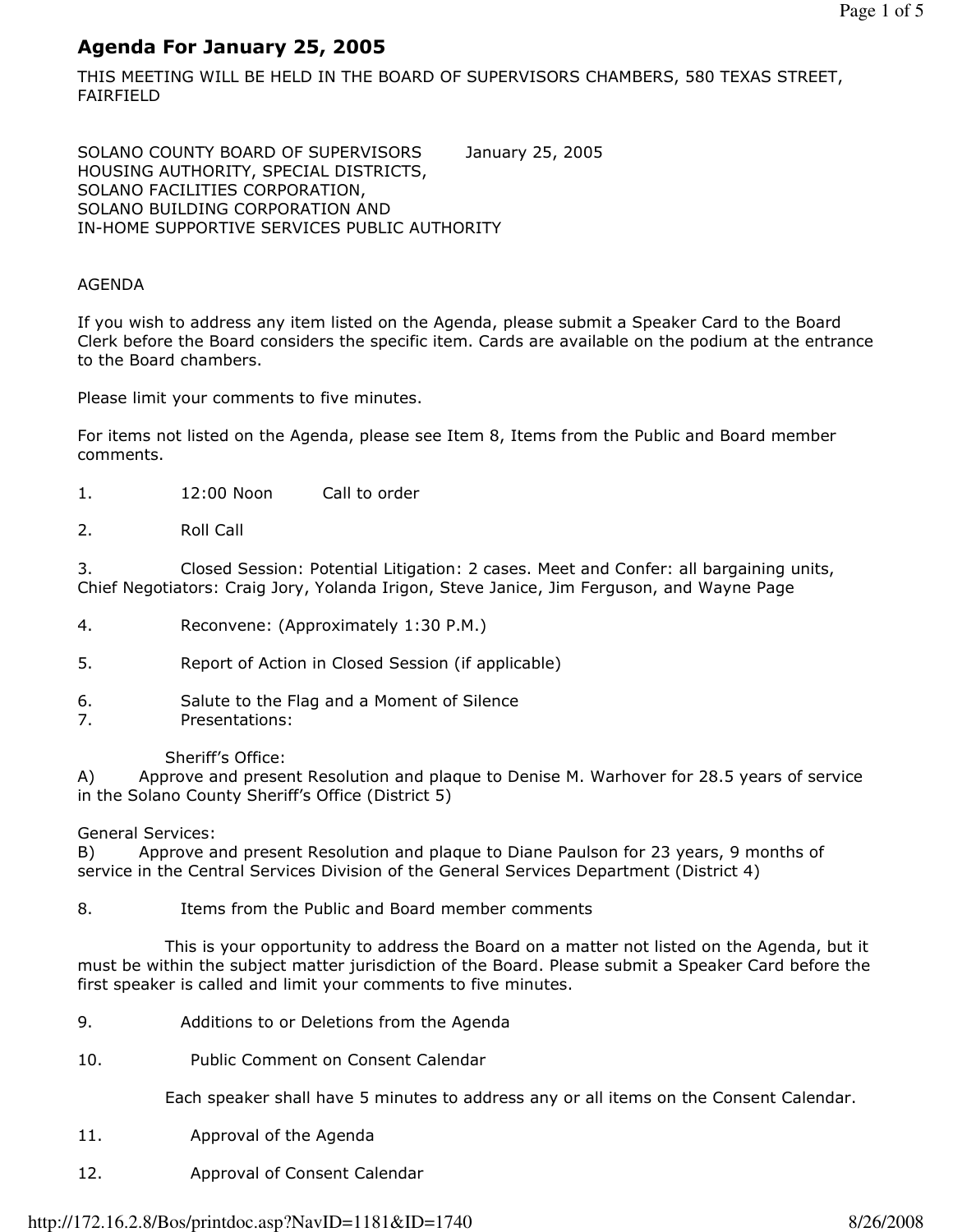The Board considers all matters listed under the Consent Calendar to be routine and will adopt them in one motion. There will be no discussion on these items before the Board votes on the motion unless Board members request specific items be discussed and/or removed from the Consent Calendar.

CONSENT CALENDAR

## GENERAL GOVERNMENT

13. Clerk of the Board of Supervisors:

Approval of Minutes: Board of Supervisors for November 9, 2004 and January 11, 2005; Rural North Vacaville Water District for November 9, 2004

#### 14. Board of Supervisors:

A) Approve cancellation of the Board of Supervisors meeting of March 8, 2005

 B) Receive staff recommendation regarding implementation of Proposition 90 assessment carry-over provisions authorized by Revenue and Taxation Code 69.5

#### 15. County Administrator:

 Approve Release from Responsibility for unaccounted fixed assets at Fouts Springs, miscellaneous computer equipment with an estimated current market value of \$0

## 16. County Counsel:

Approve biennial Conflict of Interest Code updates

## 17. Human Resources:

Approve amendment of the Alphabetical Listing of Classes and Salaries to add the new classification of Survey Party Chief, Unit 8, General Services Supervisor, SEIU-Local 1280 and delete the classification of Chief of Surveys, Unit 8, General Services Supervisors, SEIU-Local 1280; adopt the resolution amending the Allocation List for the Department of Resources Management to add one (1) FTE Survey Party Chief and delete on (1) FTE Chief of Surveys

#### 18. Treasurer-Tax Collector-County Clerk:

Accept the Solano County Treasurer's Quarterly Report for the period of October 1, 2004 through December 31, 2004

19. General Services:

Approve Grant of Easement and Right of Entry agreement to City of Vacaville for installation of a sanitary sewer line throughout portions of County owned real property at the Nut Tree Airport

## SCHEDULED CALENDAR

- 20. Rescheduled Consent Items: (Items pulled from Consent Calendar above)
- A) D)
- B) E)
- C) F)

## GENERAL GOVERNMENT

21. County Administrator:

A) Receive presentation by Paul Yoder, Solano County Legislative Advocate

B) Authorize the County Administrator to pursue issuance of up to \$8.4 million in Vehicle License Fee Gap Loan Securitization Bonds

C) Consider approval of an agreement to form a Consortium concerning tribal matters and reaffirm appointment of Board Members to serve on a steering committee

D) Conduct the first reading of an ordinance amending Chapter 16, Article II of the Solano County Code entitled Fouts Springs Ranch

 E) Approve amended Joint Powers Agreement with Colusa County for the operation of Fouts Springs Ranch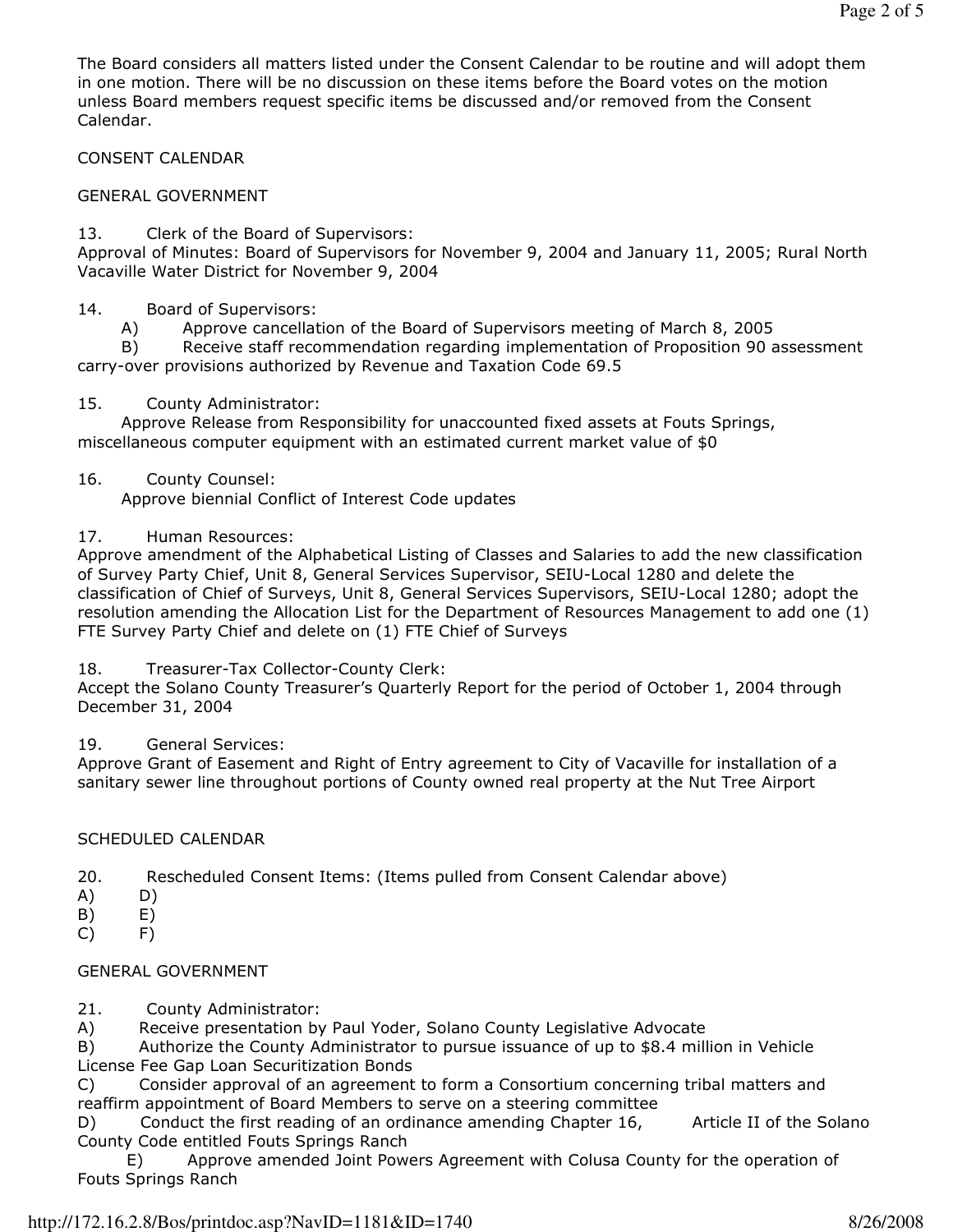F) Approve reorganization of Fouts Springs Youth Facility involving placement of the program under the Probation Department; approve resolution amending the Alphabetical Listing of Classes and Salaries; approve amendments to the Authorized Personnel Allocations for Fouts Springs and Probation; and direct staff to Meet and Confer with designated bargaining groups regarding employee potential impacts of the proposed reorganization.

## 22. County Counsel:

Consider Third Amendment to the Agreement with Barnes & Click, Inc., for valuation services of Valero Refinery, increasing the amount by \$200,000 for a total contract amount of \$400,000 and extending the term of the agreement to March 31, 2006; approve appropriation of revenue in the amount of \$90,002 from the City of Benicia and a General Fund Contingency transfer of \$109,998 to the Assessor's Budget for the increased contract costs (4/5 vote required)

## 23. Auditor-Controller:

 Accept the Solano County Comprehensive Annual Financial Report, Management Letter, Single Audit Reports and Report on agreed upon procedures for the fiscal year ended June 30, 2004

## 24. General Services:

Conduct a noticed/published hearing declaring a portion of Solano County APN 0129-240-090, Vacaville, surplus to the needs of the County; authorize the County Administrator to execute a rightof-way contract and quitclaim deed authorizing the sale of the surplus real property and convey the related easement interests to the City of Vacaville for a total purchase price of \$351,000 CRIMINAL JUSTICE:

## 25. Public Defender:

Conduct a noticed/published hearing to consider establishing a flat fee of \$375.00 for Public Defender services in juvenile cases that begin as a delinquency proceeding under Welfare and Institutions Code Section 602 and are transferred to a dependency proceeding under Welfare and Institutions Code Section 300 and adopt resolution to amend the fee schedule

2:00 P.M.

## LAND USE/TRANSPORTATION

#### 26. Resource Management:

Conduct a public hearing to consider approval of Minor Subdivision Application No. MS-04-07 of Evans Surveys, Inc. to subdivide one 160 acre parcel into two 80 acre parcels. The property is located southeast of the intersection of Bulkley Road and Maxwell Lane in an "A-40" Exclusive Agricultural Zoning District

#### MISCELLANEOUS ITEMS

27. Appointments/Resignations to Boards and Commissions: Board of Supervisors:

A) Reappointment of Betty Mason to the Agricultural Advisory Committee (District 2)

B) Consider appointment of Brad Waggenicht to the County Medical Services Project Governing Board (CMSP)

- 28. Recess: 5:00 PM
- 29. Reconvene: 6:30 PM

## LAND USE/TRANSPORTATION

#### 30. Resource Management:

 Continue the December 7, 2004 noticed/published hearing concerning the first reading of an ordinance adding Chapter 27 to the Solano County Code and the first reading of an ordinance amending Chapter 28 (Zoning Ordinance) of the Solano County Code, relating to confined animal facilities